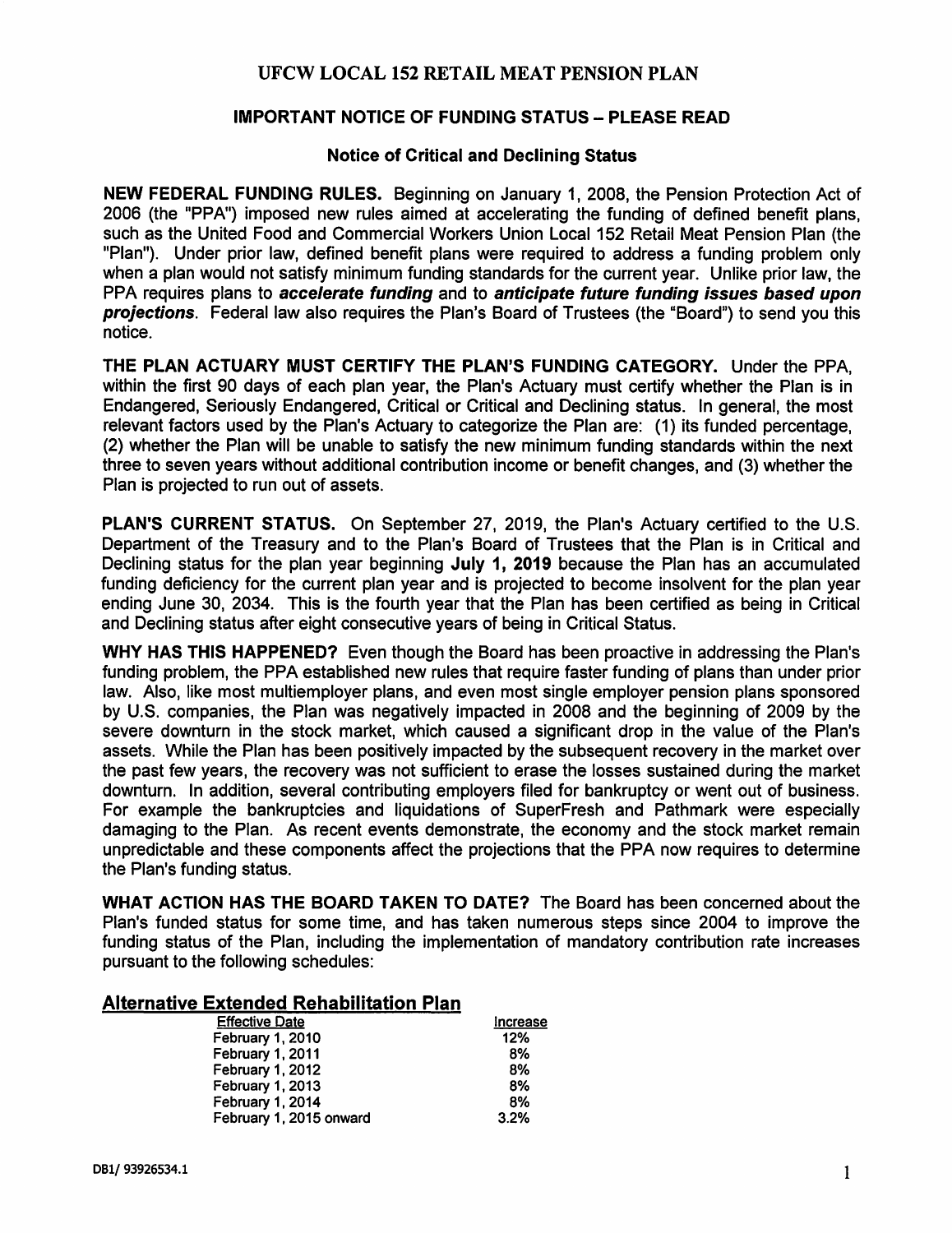# **Default Schedule**

| <b>Effective Date</b>                     | Increase |
|-------------------------------------------|----------|
| February 1, 2010                          | 12%      |
| February 1, 2011                          | 8%       |
| February 1, 2012                          | 8%       |
| <b>February 1, 2013</b>                   | 8%       |
| February 1, 2014                          | 8%       |
| February 1, 2015 through February 1, 2024 | 11.5%    |

# **Schedule for Employers Demonstrating Severe Ongoing Financial Duress {Prior)**

Effective Date<br>
February 1, 2013<br>
1/31/2013  $1/31/2013$  contribution rates reduced by 70% 0.0% February 1, 2014<br>February 1, 2015 Contribution rates restored to rates in effect 1/31/2013 February 1, 2016 through February 1, 2031 8.8%

### **Schedule for Employers Demonstrating Severe Ongoing Financial Duress (Current)**

|                       | <b>Clerk Contribution Rate</b>       | <b>Associate Clerk Contribution Rate</b> |
|-----------------------|--------------------------------------|------------------------------------------|
| <b>Effective Date</b> | <b>Formerly "Full Time Employee"</b> | <b>Formerly "Part Time Employee"</b>     |
| Pre-May 1, 2018       | \$899.14                             | \$179.20                                 |
| May 1, 2018           | \$269.74                             | \$53.76                                  |
| May 1, 2019           | \$269.74                             | \$53.76                                  |
| May 1, 2020           | \$899.14                             | \$179.20                                 |
| May 1, 2021 onward    | Previous Rate + 3.2%                 | Previous Rate + 3.2%                     |

**REHABILITATION PLAN.** When the Plan's Actuary initially certified the Plan in Critical Status in 2008, the PPA required the Board to develop and implement a "Rehabilitation Plan" designed to improve the Plan's funding. The Board first adopted a Rehabilitation Plan on May 20, 2009. As part of the Rehabilitation Plan, the Board established schedules that outlined the increased Employer contributions and included revised benefit structures that were designed to bring the Plan out of Critical Status within the Rehabilitation Period consistent with applicable law. The schedules outline the acceptable alternatives that were presented to the parties for collective bargaining. In collective bargaining, the contributing employers (the "Employers") and the Local Unions were required to agree to a schedule established by the Board. As required by applicable law, the Rehabilitation Plan has been annually updated; most recently on May 8, 2019. The Rehabilitation Plan will continue to be updated annually to reflect the Plan's experience to that date and, if necessary, to update prospective contributions or benefits.

**NEW EMPLOYER CONTRIBUTIONS.** Under the PPA, each Employer was required to pay a surcharge of 5% of the contributions otherwise required under the applicable collective bargaining agreement or other agreements pursuant to which the Employer contributed beginning December 1, 2008 through the remainder of the 2008/2009 plan year. In addition, the surcharge was increased to 10% for the 2009/2010 plan year (beginning July 1, 2009) and remained in effect until the Local Unions and the Employers adopted an acceptable schedule under the Rehabilitation Plan.

**WHAT DOES THIS MEAN FOR ME?** At the present time, Participants who were retired and receiving benefits on or before October 24, 2008 will not experience a change in the benefits they receive. To date, the Rehabilitation Plans affect only participants whose benefit payments begin after October 24, 2008. While the Plan is in Critical status, the PPA **prohibits** the Plan from paying any benefits in the form of a lump sum, or any other payment in excess of the monthly amount payable in the form of a single life annuity (other than certain Social Security level-income options, and certain retroactive payments). This means that after the date of the initial Notice of Critical Status (October 24, 2008), the Fund could no longer pay the \$1,000 post-retirement death benefit